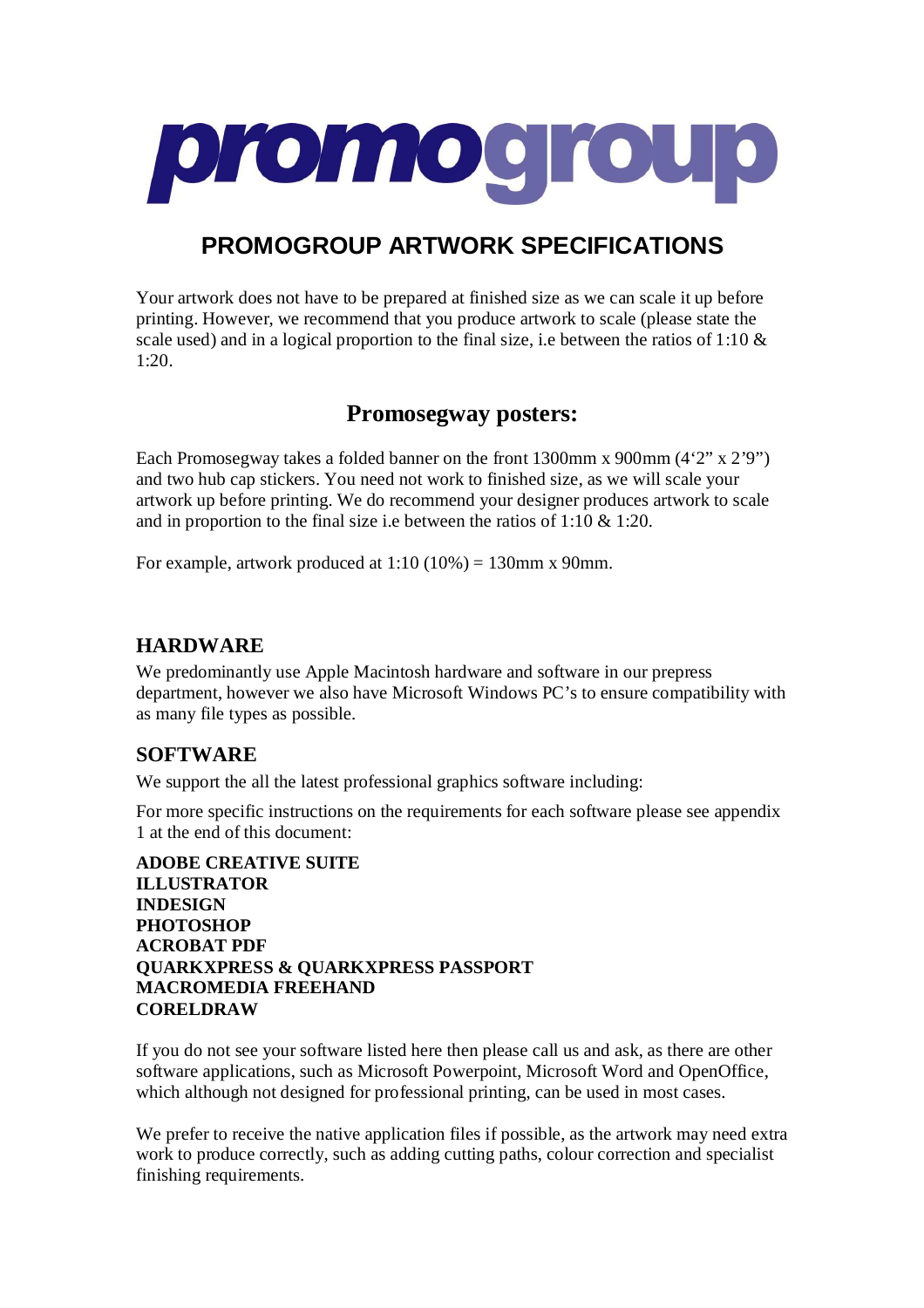We can also except other print ready formats such as pdf, jpg, tiff, eps, bmp, png, but we may be limited in what we can do to these file types if they need to be altered for the presses.

Supply your prints as individual files, do not supply multiple prints ganged up into one file, unless you are sure of the material sizes. Keep each print as a separate file, our RIP software will nest them together to fit the material in the most economical way.

## **COLOUR PROOFS/MATCHING**

Colour proofs are an essential way of communicating colour so please supply a colour proof with all colour critical prints. Any important pantone colours must be indicated so we can ensure the best match possible.

All of our presses and material are ICC profiled to ensure maximum accuracy and consistency of colour and quality, but this still has its limitations of achievable colour. The presses use a 4colour printing system, CMYK. Certain pantone spot colours are not achievable in CMYK process printing, so we advise the use of a Spot to Process Colour Pantone Chart to check the CMYK equivalents of Pantone Spot Colours.

Alternatively we can supply a pantone chart printed on our printers to give you a guide to colour.

### **TYPEFACES**

We hold an extensive font library, but there may be a font we won't have such as corporate fonts or specially designed fonts etc. so please supply all required fonts in your artwork.

When using different weights of fonts always use the listed weight in the font menu, do not use the bold/italic typestyle buttons that some applications let you use.

If you cannot supply fonts then please convert the characters to outlines/paths.

If the fonts are being sent via email or ftp then please compress the font folder into a Zip or Stuffit file.

Certain Mac fonts can become corrupt if sent via email or ftp, (the compressed folder protects the data/resource forks of the files).

## **HOW TO SEND YOUR FILES TO US**

#### **FTP:**

We have a file delivery system built into our website. It is a simple to use solution to upload files direct to our ftp server.

Promogroup has a folder that you can upload to. (*All the details are at the end of this document).* Alternatively you can contact us, and we will create a drop folder for you to deliver files straight into the prepress studio. We can also download from your own web links DVD, CD-Rom, USB Pocket Drives, USB Firewire External Hard Drives.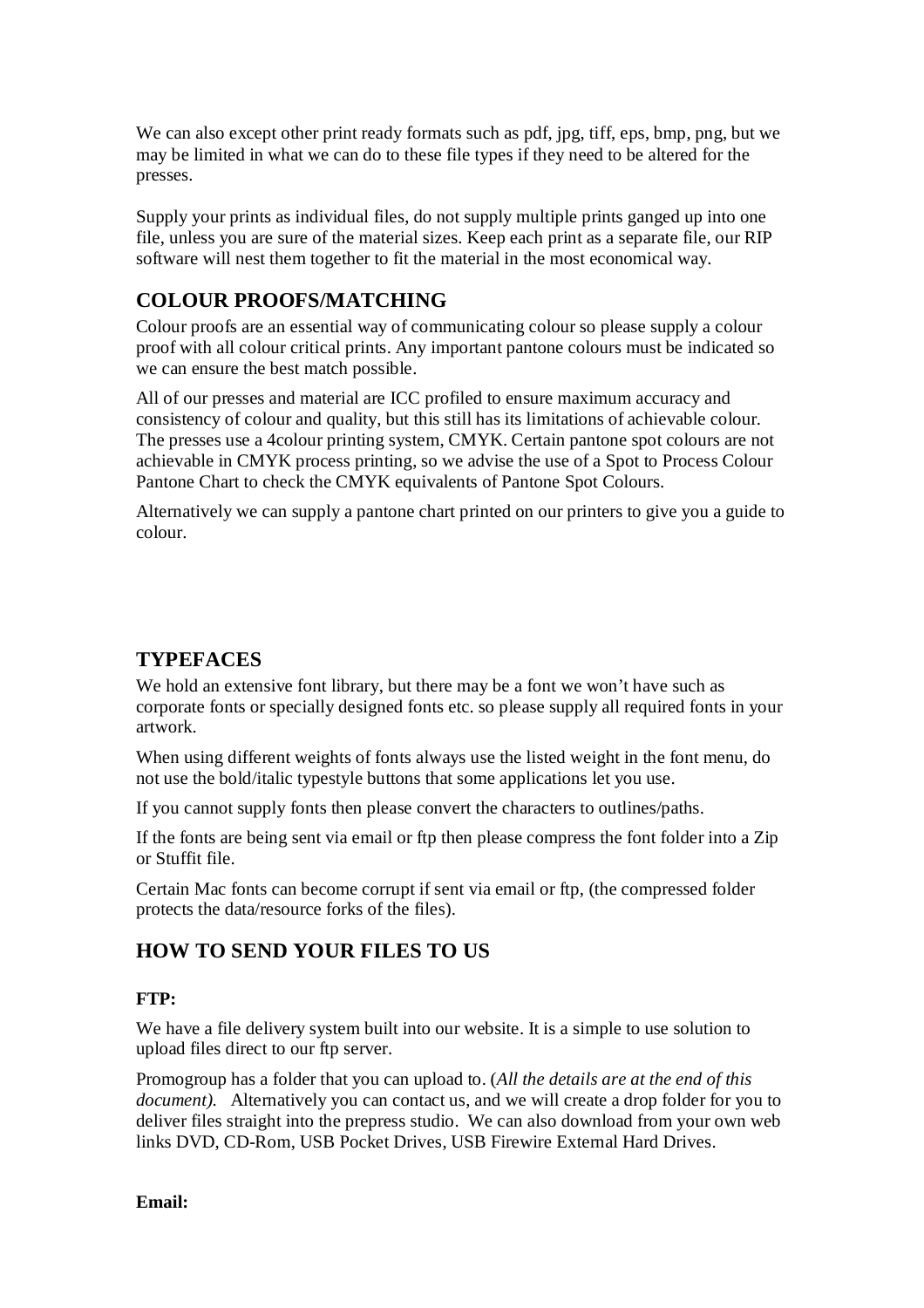If you have a file of 15mb or less please email it to our printers or to our office. (see contacts below).

#### **Post:**

You can post a DVD, CD-Rom, USB pocket drive, USB firewire or external hard drive to our printers or our office. (see contacts below).

#### *PLEASE CAN ALL ARTWORK HAVE THE NAME OF 'THE CLIENT' and 'PROMOGROUP' AS THE REFERENCE IN ORDER TO MAKE IDENTIFICATION EASIER.*

### **CONTACTS:**

Any issues regarding artwork or transfer please contact

Aimee Regan or Laura Burton at B and P Lightbrigade

#### **Emails:**

**aregan@bplightbrigade.com lburton@bplightbrigade.com**

Tel: 01932 568555. Fax: 01932 568841. ISDN: 01932 569160.

### **Post:**

If you are sending artwork in the post please send to:

B and P Lightbrigade Group Ltd Chertsey Business Centre 3 Riversdell Close **Chertsey** Surrey KT16 9AS

Please use 'Promogroup' as the reference and the 'clients name'.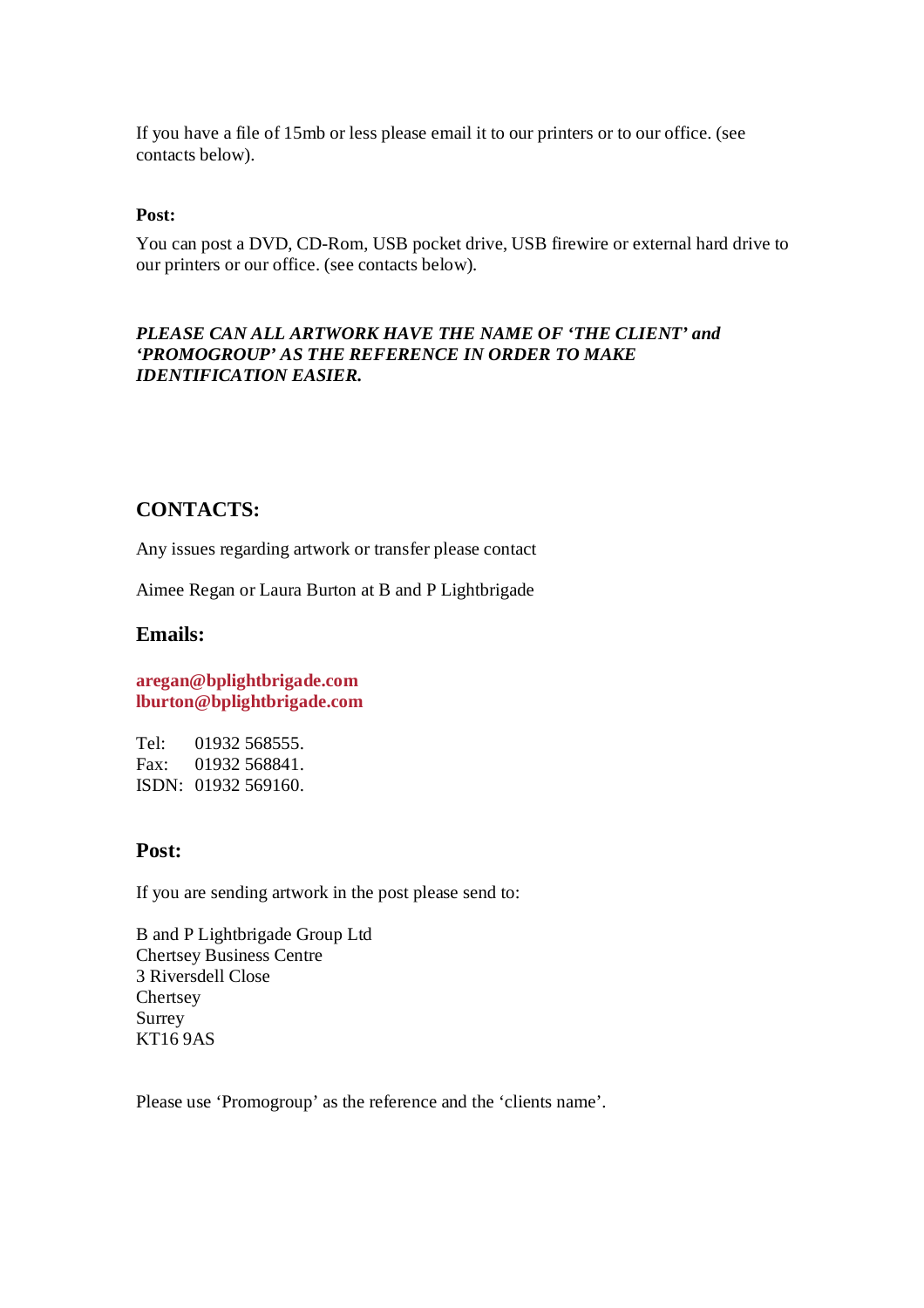### **FTP:**

#### **FTP Server account details for Promogroup Folder:**

We have created an ftp folder for yourselves, so you can transfer files direct to us over the internet. It has a unique login that only you can access. (You can upload and download data to your folder)

When you transfer data into your folder please keep jobs in individual folders, and also notify our sales staff

### **LOGIN DETAILS FOR MAC**

If you use an Apple Macintosh then you MUST use an FTP Client, such as Transmit, Cyberduck, Fetch, etc...

Just enter the details below

address - 88.96.23.11 user - promogroup password - promo3998

### **LOGIN DETAILS FOR PC**

If you use WINDOWS, an ftp client is also the best way transfer data, FileZilla, SimpleFTP, etc...

However you can use internet explorer by clicking on the ftp link below.

This should open internet explorer and go straight to your folder, you will just need to enter your password.

To transfers files follow procedure below

Locate your files/folder, select the file/folder and right click, select copy from the sub menu. Bring the ftp folder window to the front, right click within the window and select paste from the sub menu. The artwork will be transferred.

address - **ftp://promogroup@88.96.23.11** user - promogroup password - promo3998

If you have any problems regarding the connecting/sending files then please contact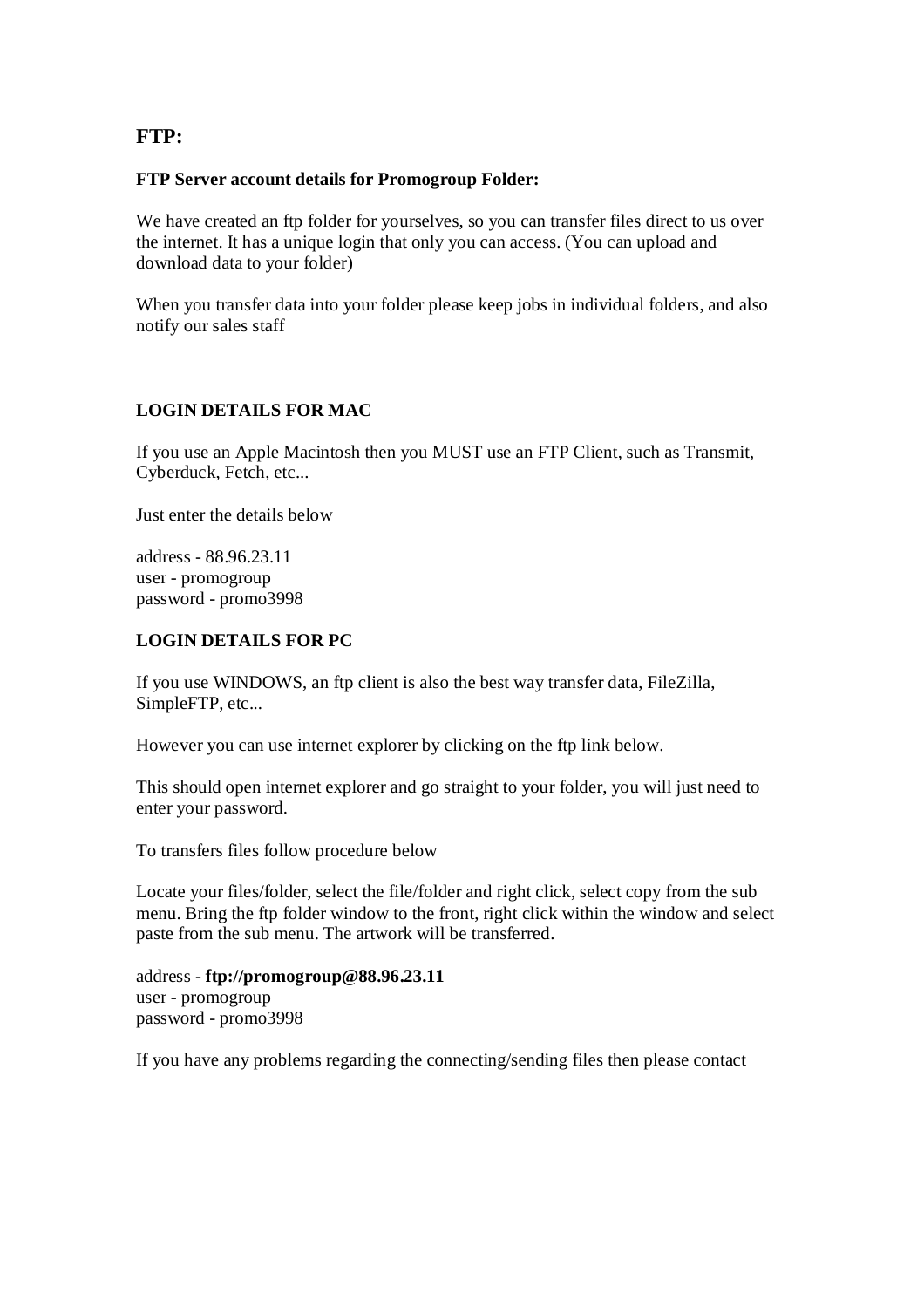Shawn Wickens BPLightbrigade Colour/Prepress Manager

**swickens@bplightbrigade.com** 01932 568555

#### **Time Scales:**

Complete artwork is required 7 days prior to your campaign start date.

*Promogroup is not responsible for chasing the copy and clients will be expected to pay the full cost of a campaign if creative is not received on time.* 

## **Appendix 1:**

### **ILLUSTRATOR FILES - PRINTING**

Do not float any artwork with crop marks in the middle of a larger page. Use the edge of your page as the edge of your print, put a white box the size of your page plus bleed to define the printing area.

When picking colour swatches in Illustrator use the Pantone Solid to Process Swatch.

Illustrator files should be saved as an eps, to the latest version your software allows. When using transparency, ensure overprint is on discard, and the preset is on Low resolution for artwork at 100%, if your artwork is 400% of size then use Medium Resolution and if your artwork is 1000% use High Resolution preset. Check the Embed Fonts, Include Documents Thumbnails and Compatible Gradient and Gradient Mesh Printing When using transparency, drop shadow effects, or other similar effects in Illustrator be sure to not to use spot colours within these effects. Also either flatten the artwork at the correct resolution using a preset or when saving the file use postscript level 3.

## **ILLUSTRATOR FILES - CUT VINYL**

For artwork that needs cutting on our vinyl cutter you must use Illustrator files. All elements must be in outline/vector form, and fonts must be outlined/converted to paths.

Ensure any pixel based files (ie: jpg, bmp etc..) are converted to an outlined/vector format.

Also any lines must be converted to shapes using the Outline Stroke command (see below)

Save the files as an Illustrator eps, version 8.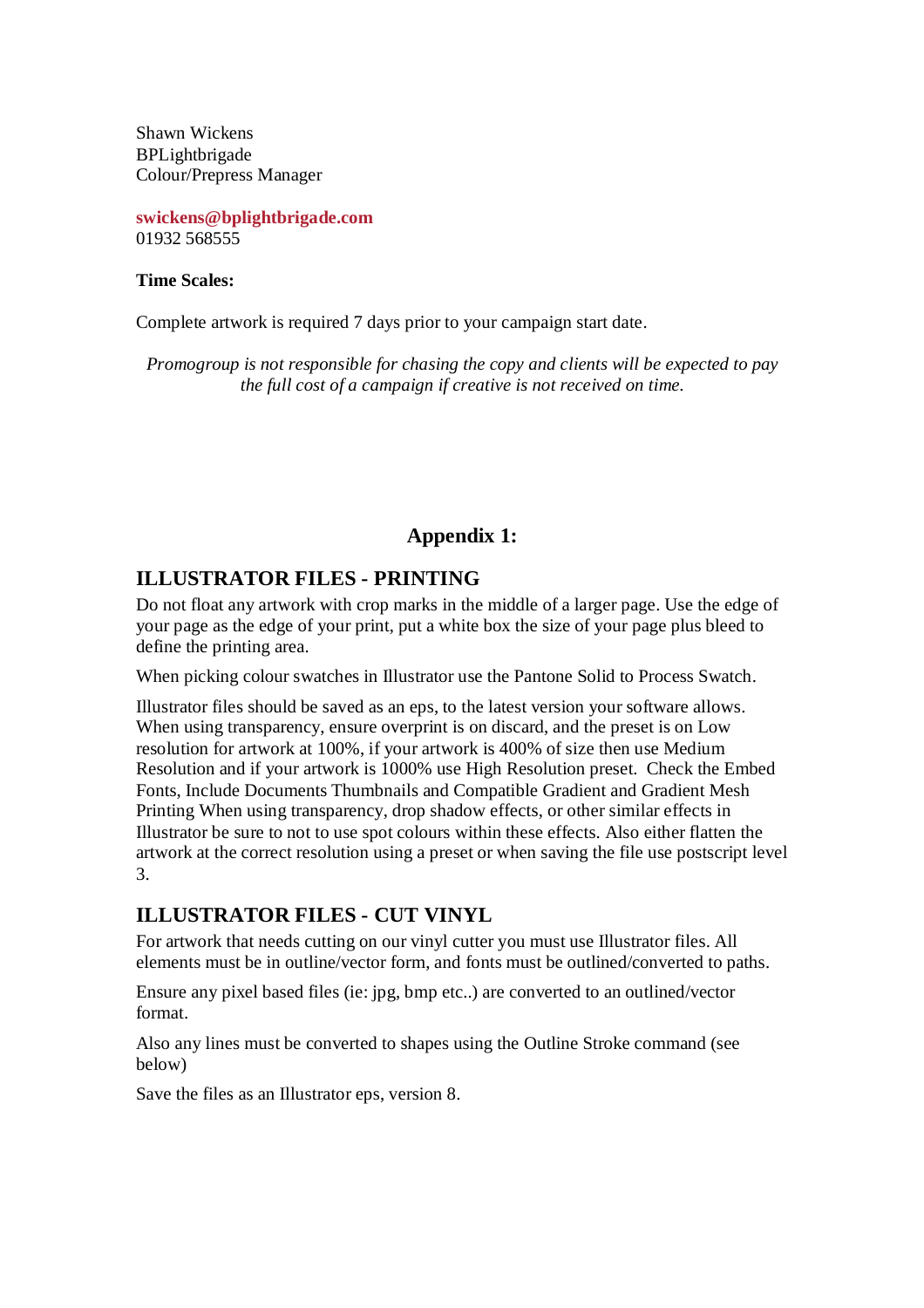## **PHOTOSHOP FILES**

A preset can be downloaded from our website that has colour space setting we use. Using this will improve the colour accuracy of your prints. This preset can be used in all of the Creative Suite Applications to ensure consistency of colour.

RGB Colour Space that we use is Adobe RGB CMYK Colour Space, Euroscale Coated Photoshop files can be supplied as 8bit CMYK or RGB, although CMYK files will give you more predictable colour as all our presses are cmyk based. (Do not use 16bit or 32bit colour mode)

Standard Line Vinyl cutter will cut just 1 slice After using the "Outline Stroke" it converts the line to a cut shape Please flatten any layers remove any alpha channels or masks, and convert any duotones to cmyk Save the file as an eps with jpeg encoding on maximum. Do not check any of the other boxes in the EPS Options.

## **INDESIGN FILES**

Do not float any artwork with crop marks in the middle of a larger page. Use the edge of your page as the edge of your print. Allow extra bleed on the document.

## **PDF**

PDF's are best supplied to us without crops and extra information around the print, as this has to be cropped off to fit the material, it can also cause longer print times.

Acrobat Professional Distiller Presets are available for download on our website. They are optimised for our RIP's and Presses.

## **QUARKXPRESS**

Use the "Collect for Output" function in every instance. It will ensure linked images and fonts are not missed when the files are sent to us.

When linking images/Photoshop files into quark

picture boxes, please ensure the Photoshop elements

have been saved correctly as an eps (see Photoshop prep guidelines)

Do not float any artwork with crop marks in the middle of a larger page. Use the edge of your page as the edge of your print. Allow extra bleed on the document. If a low resolution image has been placed in Quark please ensure the high resolution image that replaces it has the same dimensions, so that they swap over in the same place and size.

### **FREEHAND**

Do not float any artwork with crop marks in the middle of a larger page. Use the edge of your page as the edge of your print. Put a white box the size of your page plus bleed to define the printing area.

Freehand has a bleed option in the document inspector. Set the amount of bleed required in this field, otherwise any graphic off the page area will not be included in the file when exported as an eps.

## **CORELDRAW**

Do not float any artwork with crop marks in the middle of a larger page. Use the edge of your page as the edge of your print. Allow extra bleed on the document.